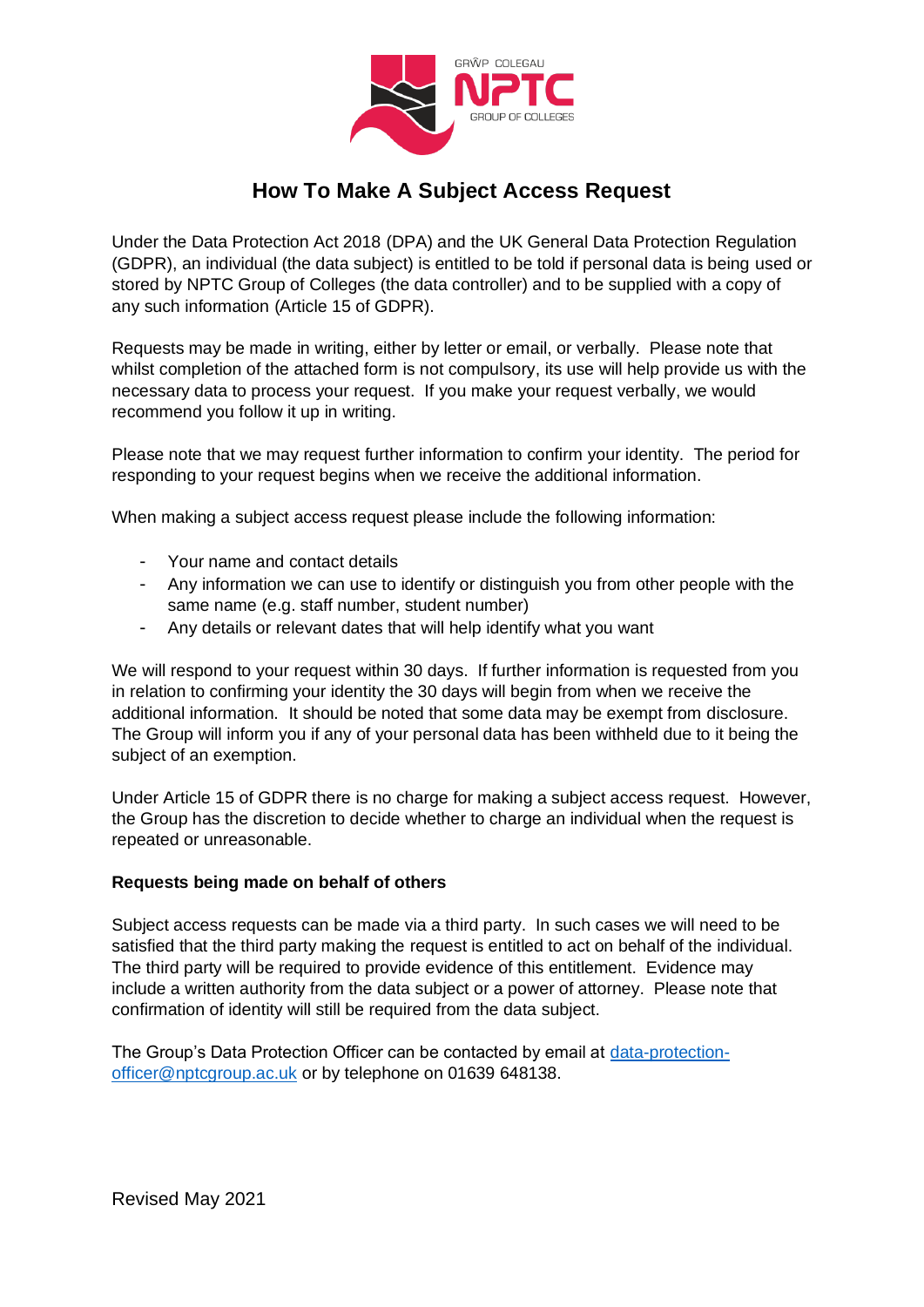

## **Subject Access Request Form**

#### Notes for Applicants

- 1. Under the Data Protection Act 2018 and the UK General Data Protection Regulation, an individual is entitled to be told if personal data about them is being used or stored, with a copy of any such information and with any necessary explanations of codes.
- 2. The request must be accompanied by any necessary information / documentation to identify the enquirer (College card, proof of identity) and to locate the record required.
- 4. The Group, as data controller, will comply with the request for disclosure within 30 days of receiving the request or, if later, on receiving the information referred to in (2) above. Different regulations apply with respect to examination results.
- 5. Please complete the following form, sign the accompanying declaration and submit, with your proof of identity, to the Group's Data Protection Officer, at the address given overleaf:

| <b>Details of Applicant (data subject)</b>                                            |  |  |
|---------------------------------------------------------------------------------------|--|--|
| Title                                                                                 |  |  |
| <b>First Name</b>                                                                     |  |  |
| Surname                                                                               |  |  |
| Postal or email                                                                       |  |  |
| address                                                                               |  |  |
|                                                                                       |  |  |
|                                                                                       |  |  |
| Telephone No.                                                                         |  |  |
| Organisation (if                                                                      |  |  |
| applicable)                                                                           |  |  |
| NPTC Group of Colleges will treat your personal information in line with the Data     |  |  |
| Protection Act 2018 and the General Data Protection Regulation. The information       |  |  |
| you provide on this form will be used to process your request. It will not be shared  |  |  |
| with any third parties, will be held securely, will not be used for any other purpose |  |  |
| and will not be retained for longer than required.                                    |  |  |

## **Data Subject's Status / Relationship with the College**

In order to help us verify your identity and locate your personal information, please complete the following questions as far as possible.

Revised May 2021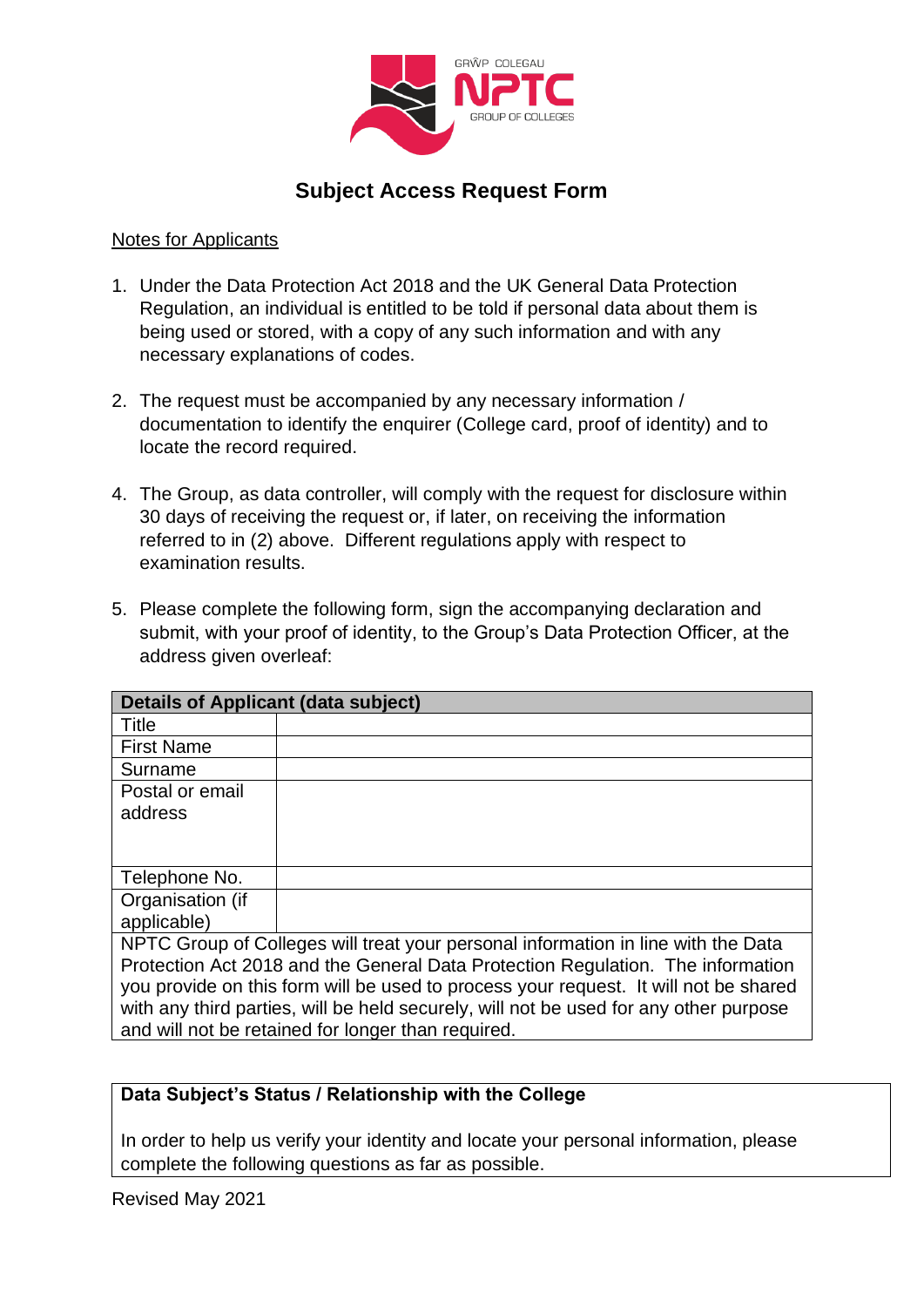| (a) | <b>Student</b><br>$\circ$                                                                                           |
|-----|---------------------------------------------------------------------------------------------------------------------|
|     | Former student (please give date last enrolled)<br>$\circ$                                                          |
|     |                                                                                                                     |
| (b) | <b>Staff</b><br><b>Current staff</b><br>$\bigcirc$<br>Former staff (please state date employment ceased)<br>$\circ$ |
|     |                                                                                                                     |
|     | National Insurance Number  Maiden Name                                                                              |
| (c) | <b>Other</b><br>If neither student nor staff, what relationship have you had with the College and<br>when?          |

#### **Your Request**

Please provide a description of the data that you are requesting, and any additional information which will enable us to locate it.

## **Declaration**

I ………………………………………………. certify that the information given on this application form to NPTC Group is correct. I understand that I will have to provide proof of my identity. I understand that the Group must confirm my / the Data Subject's identity, and that it may be necessary for the Group to obtain more detailed information in order to locate the correct information. I am aware that referees and third parties may be contacted in cases where the disclosure of confidential references and other third-party information supplied in confidence is concerned.

Signed …………………………………………………………………. Date …………………………